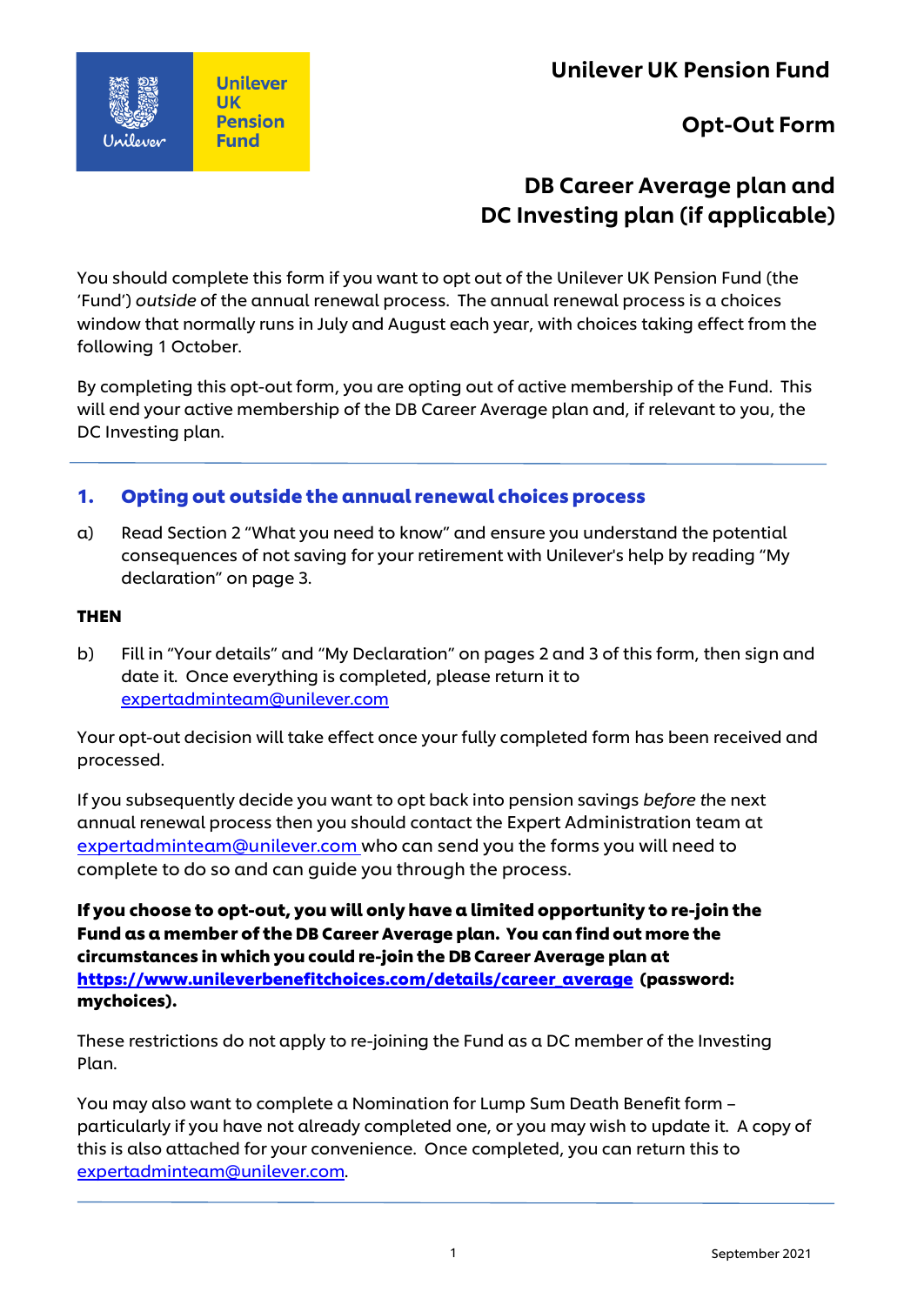## 2. What you needto know

- If you have chosen the voluntary serious ill-health DC top-up cover, this cover will end when your current pension membership ends. You will not be able to choose the alternative voluntary serious ill-health DC cover until the next annual renewal process.
- Any choice you have previously made in relation to additional life cover is not affected by your opt-out decision. You can change your decisions in relation to additional life cover during the next annual renewal process.
- If you stay opted out, your employer will normally be required by law to enrol you back into the Fund as a DC member in around three years. If this applies to you, you will be sent separate information nearer the time.
- This form only allows you to opt out of membership of our Fund at Unilever. A separate notice must be filled out and given to any other employer you work for, if you wish to opt out of that employer's pension saving as well.
- We cannot ask you or force you to opt out.
- If for some reason you are asked or forced to opt out, you can tell The Pensions Regulator – see [The Pensions Regulator](https://www.thepensionsregulator.gov.uk/)
- See the information above about what to do if you change your mind and want to opt back in to membership of the Fund.

## 3. Your details

| Full name (please print): |  |
|---------------------------|--|
| National Insurance no:    |  |
| Date of birth:            |  |
| Employee no:              |  |
| Address:                  |  |
|                           |  |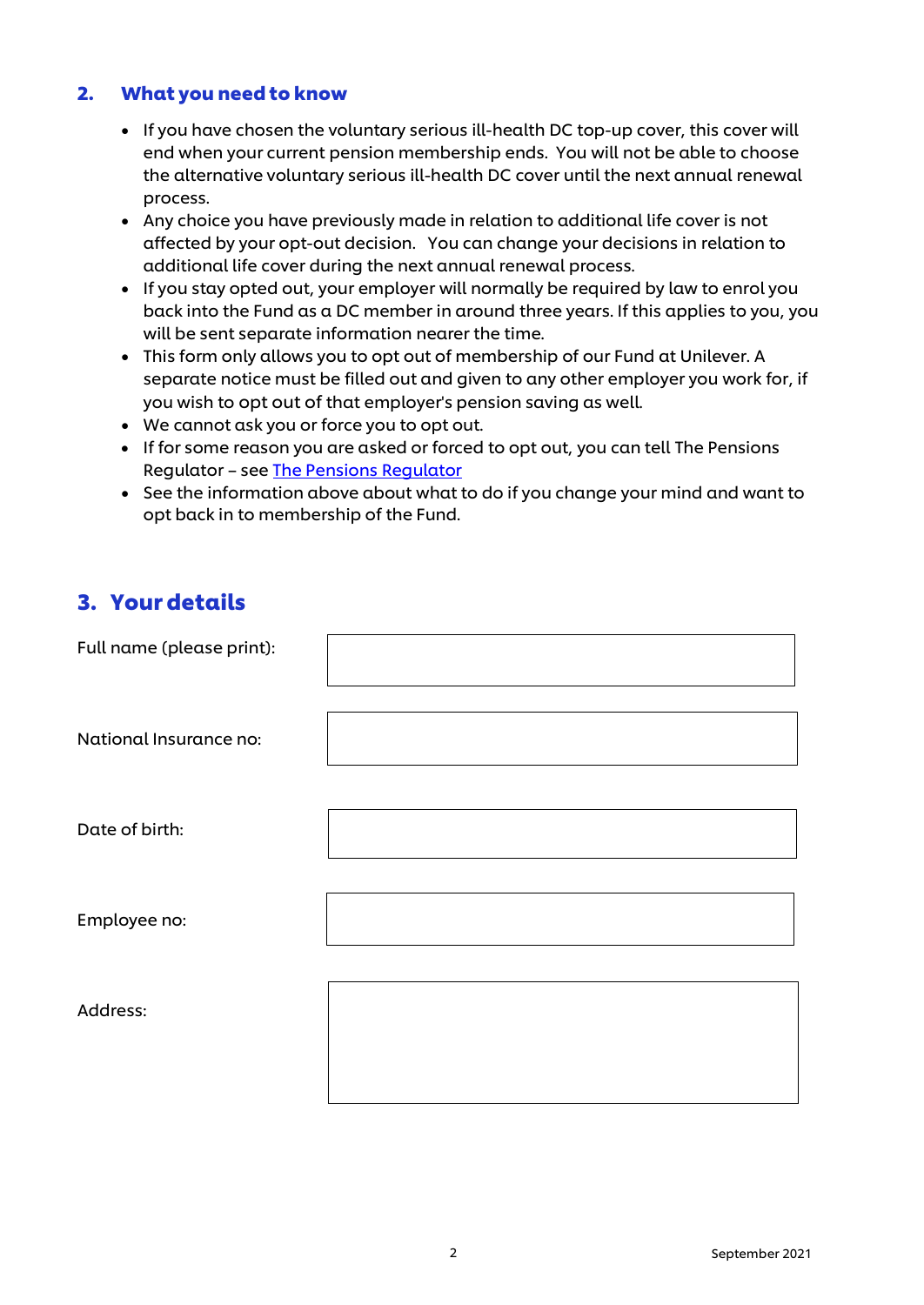# **My declaration**

## I wish to opt out of active pension membership of the Fund

- I have read the information in this form and I understand the consequences of optingout.
- I understand that (unless I rejoin the Fund for a new period of membership), I will stop building up benefits in the Fund and that I (and my dependants) may have a lower income when I retire.
- I also understand that (unless I rejoin the Fund for a new period of membership) I will no longer be able to pay Extra voluntary contributions to the Fund. Once I have opted out, I will no longer be able to pay AVC contributions to the external provider again at any time in the future. I understand that my employer will not pay contributions to any personal pension scheme I may take out or currently already have.
- I understand that once I have opted out, I will be able re-join the Fund but this may not necessarily be into the same plan I have opted out from. In particular, I understand that I may not be able to re-join the DB Career Average plan.
- I understand that I may be required to provide medical evidence should I wish to rejoin the Fund.
- I understand that my employer may have to re-enrol me as a DC member of the Fund from time to time to comply with the requirements of the auto-enrolment legislation.
- I understand the Trustees of the Fund will hold, process and transfer information on this form as required and in accordance with the Fund's Privacy Policy which can be found a[t https://www.uukpf.co.uk/documents/leaflets/trustees\\_privacy\\_policy.pdf](https://www.uukpf.co.uk/documents/leaflets/trustees_privacy_policy.pdf)
- I have personally submitted this form.

| Signed: | Date: |  |
|---------|-------|--|
|         |       |  |

These instructions will take effect from the first available payroll after the completed form has been received. It is important to complete the form fully and sign it. We cannot accept an incomplete or unsigned form as a valid opt-out and will return it to you for completion.

# Formore information

If you have any questions about opting out, or you need any further information about this form, please contact your People Experience Lead or Ask UNA.

If you later change your mind and want to re-join the Unilever UK Pension Fund, please contact your People Experience Lead.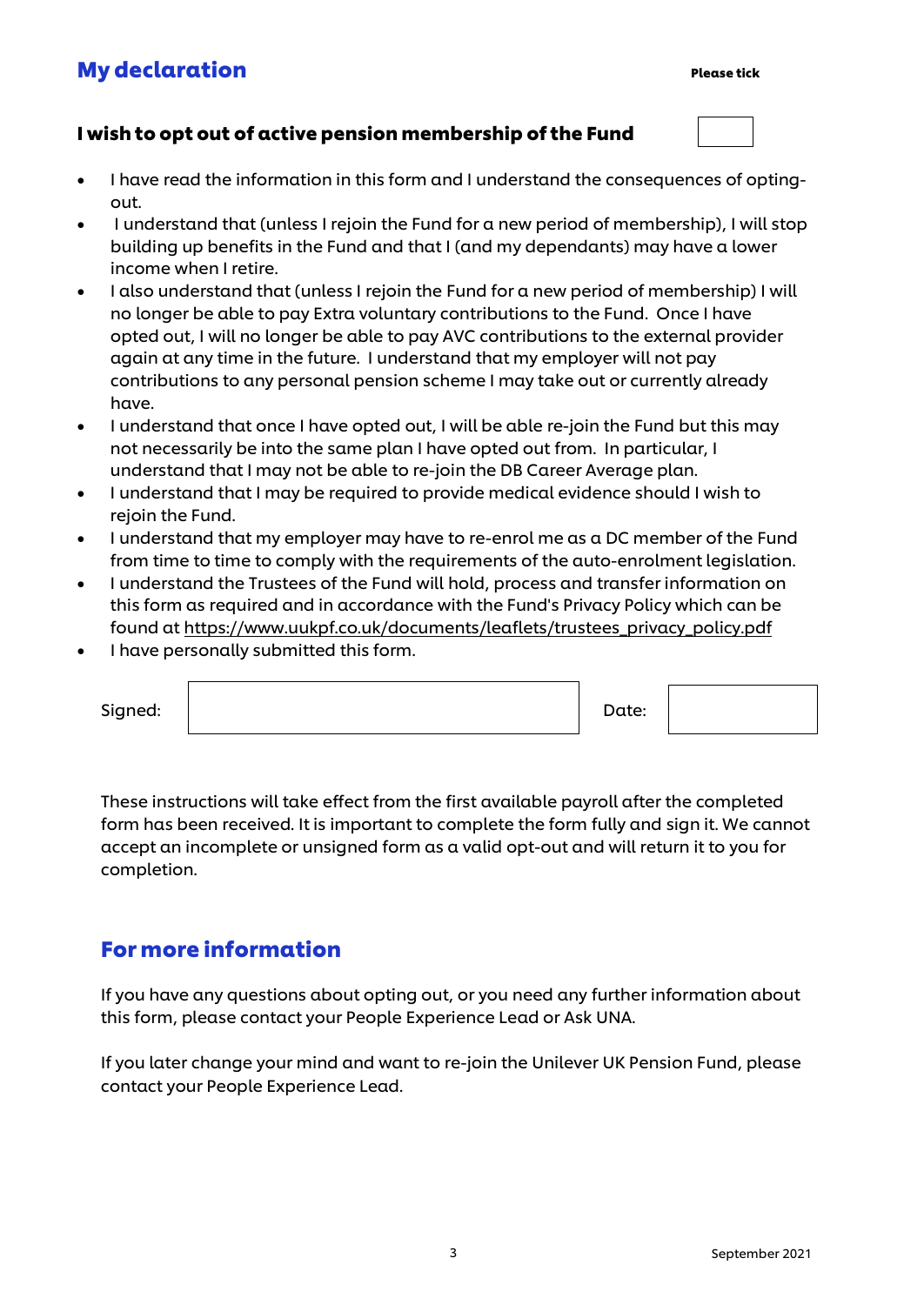# EAT to complete

Date withdrawn from UUKPF **22.2008** .................

AE Statutory opt-out **Example 20** minimum

Other opt-out **with a controller opt-out**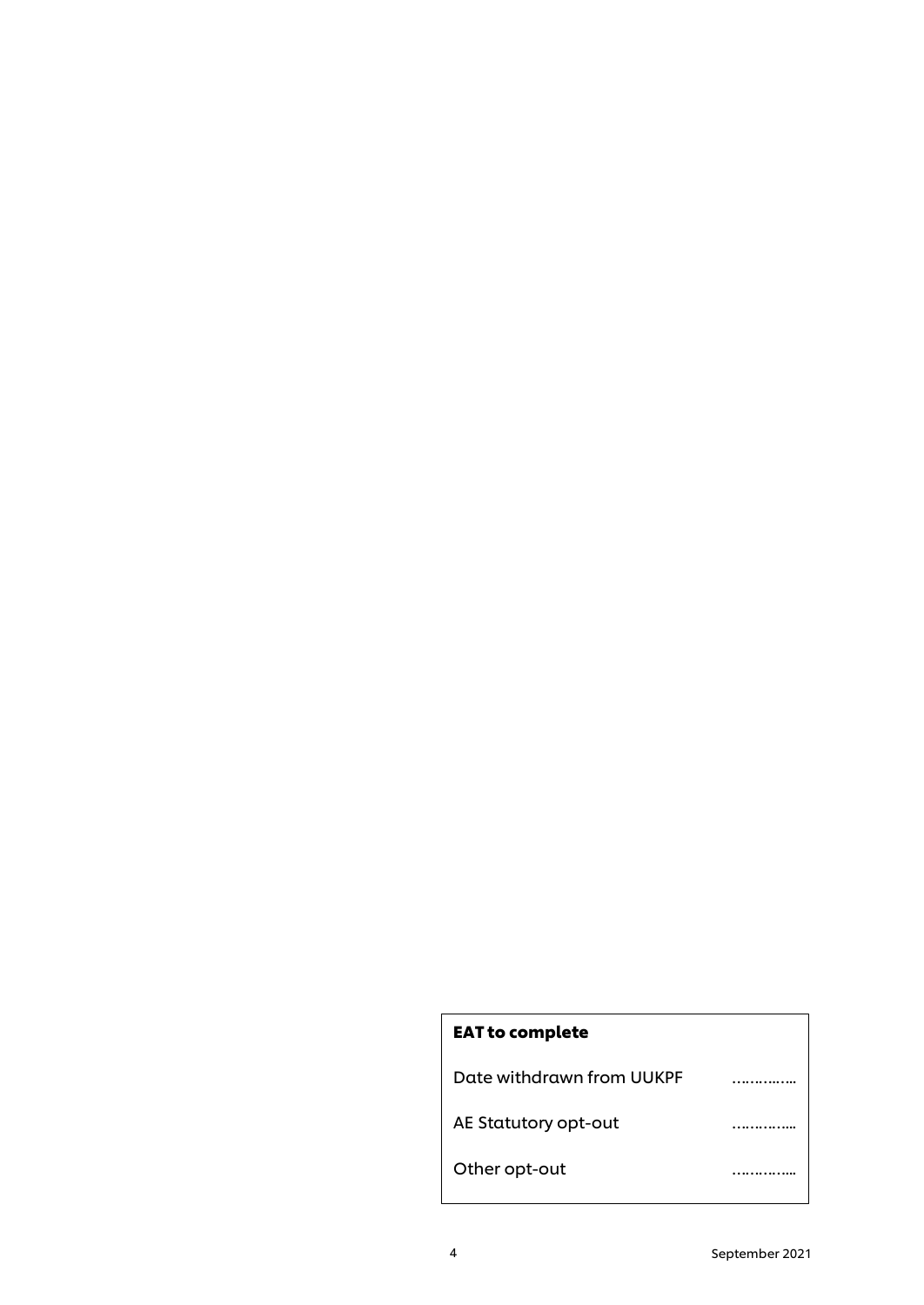

### Personal Details

| Name:                            |                |  |
|----------------------------------|----------------|--|
| Title:                           | Date of Birth: |  |
| <b>Marital Status:</b>           | NI Number:     |  |
| <b>Pension Record</b><br>Number: |                |  |

### IMPORTANT: Please read the Notes at the end of this form before completing Sections A and/or B.

### Section A

To be completed in favour of one or more of your spouse, civil partner, children, grandchildren, brothers, sisters, parents or grandparents.

I hereby nominate the following person(s) to receive any lump sum death benefit, payable on my death, from the UUKPF (in the following shares):

| <b>Name 1:</b>      |           |  |
|---------------------|-----------|--|
| Address:            |           |  |
|                     |           |  |
|                     |           |  |
| Relationship to me: | Share (%) |  |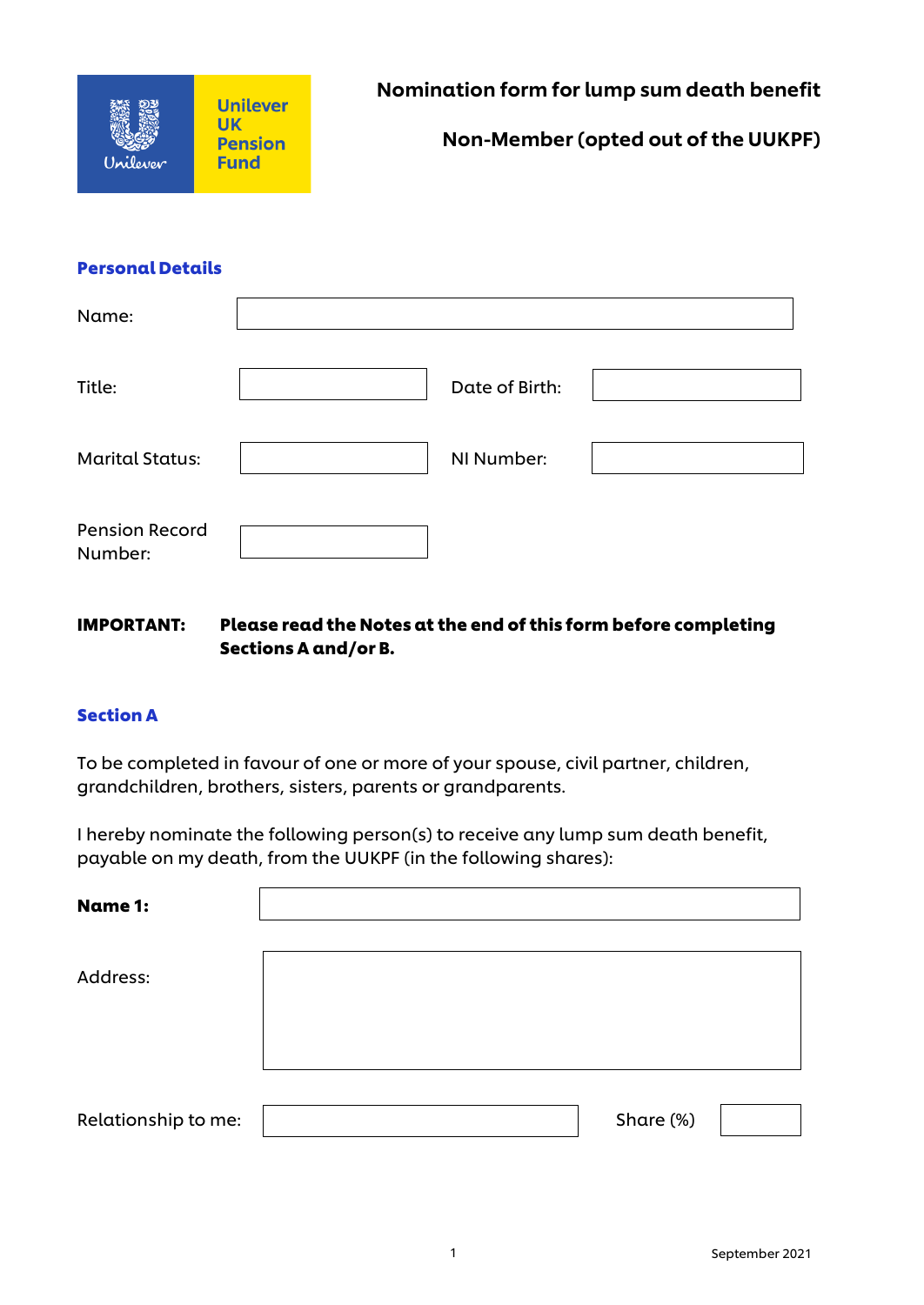| <b>Name 2:</b>      |           |  |
|---------------------|-----------|--|
| Address:            |           |  |
| Relationship to me: | Share (%) |  |
| <b>Name 3:</b>      |           |  |
| Address:            |           |  |
|                     |           |  |
| Relationship to me: | Share (%) |  |

#### Please continue on a separate sheet of paper if necessary.

### Section B

To be completed in favour of any person, whether related to or dependent on you or not, or any body, whether incorporated or not.

I hereby express my wish that the Trustees of the UUKPF, in the exercise of their discretion, under the rules of the UUKPF, as to payment of any lump sum death benefit becoming payable on my death, shall consider the following person(s) as possible recipient(s):

| <b>Name 1:</b>      |           |
|---------------------|-----------|
|                     |           |
| Address:            |           |
|                     |           |
|                     |           |
|                     |           |
| Relationship to me: | Share (%) |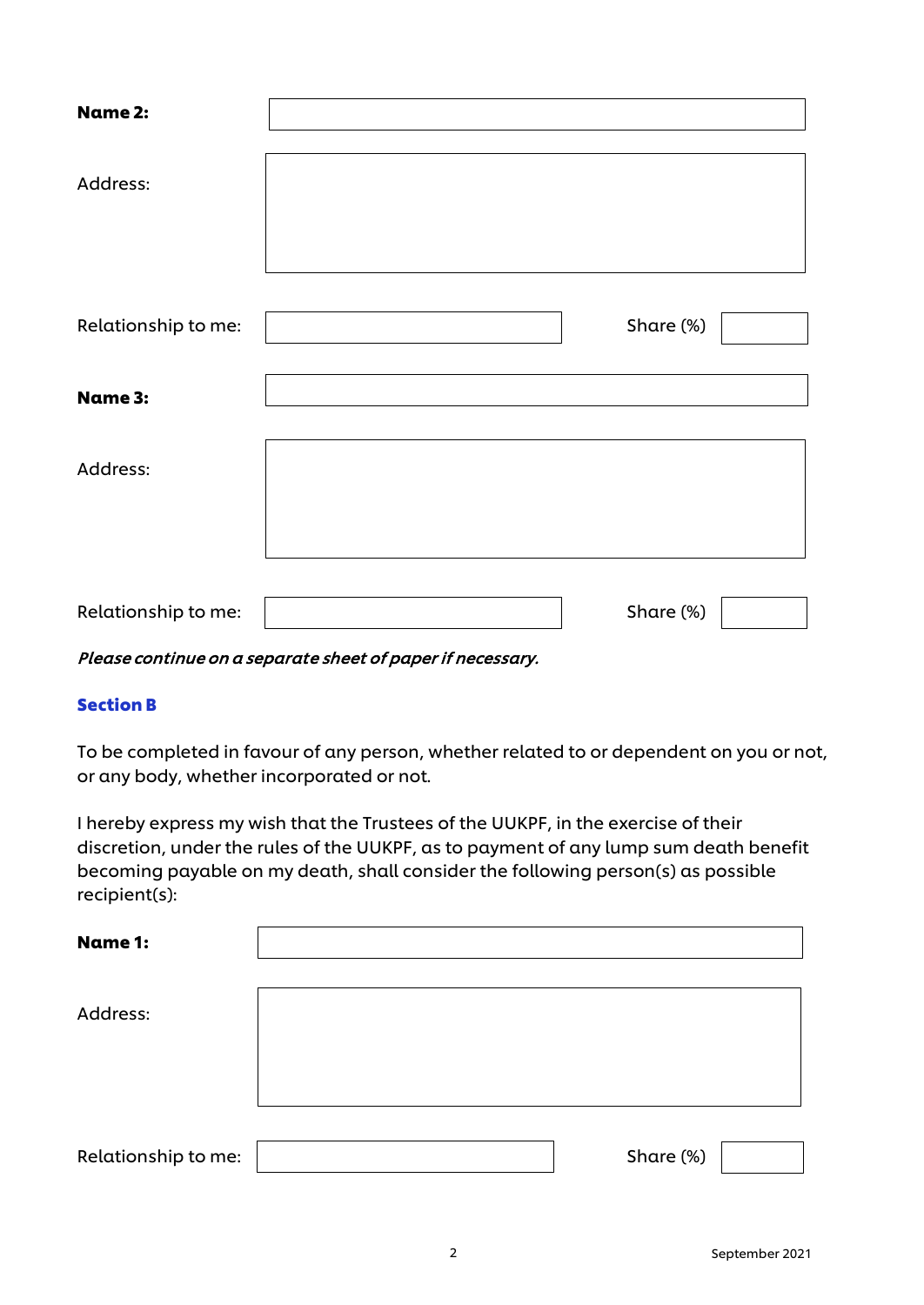| <b>Name 2:</b>                                             |  |           |  |  |
|------------------------------------------------------------|--|-----------|--|--|
| Address:                                                   |  |           |  |  |
| Relationship to me:                                        |  | Share (%) |  |  |
| <b>Name 3:</b>                                             |  |           |  |  |
| Address:                                                   |  |           |  |  |
| Relationship to me:                                        |  | Share (%) |  |  |
| Please continue on a separate sheet of paper if necessary. |  |           |  |  |
| <b>Signature and Date</b>                                  |  |           |  |  |

| Signature: | Date: |  |
|------------|-------|--|
|            |       |  |

## Once completed, please return this form to the Unilever Pensions Team – see details below

### For More Information

If you have any queries or require any further information about this form, please call the Unilever Pensions Team on 0800 028 0051 (or +44 (0) 1473 622 307 from overseas) between 8am and 6pm, Monday to Friday (UK time).

If you would like to write to the Unilever Pensions Team, the address is:

Unilever Pensions Team Capita P O Box 420 Darlington DL1 9WU

Email: [unileverpensionsteam@capita.co.uk](mailto:unileverpensionsteam@capita.co.uk)